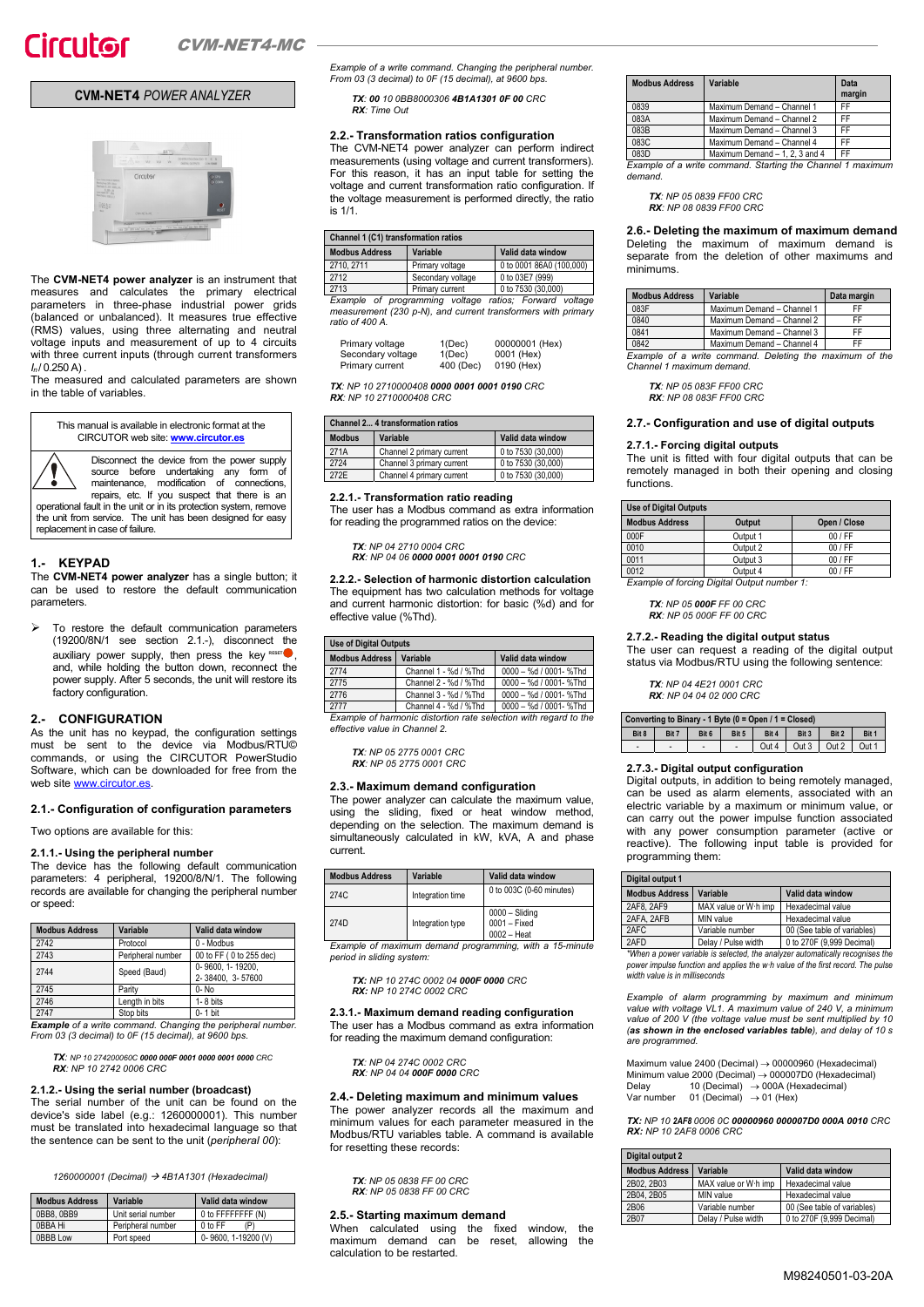## CITCLICOC CVM-NET4-MC



**Modbus Address Variable Valid data window**  2B16, 2B17 MAX value or W·h imp Hexadecimal value<br>2B18, 2B19 MIN value Hexadecimal value Hexadecimal value 2B1A Variable number 00 (See table of variables) 2B1B Delay / Pulse width 0 to 270F (9,999 Decimal) *\* Digital output configuration reading* 

*TX: NP 04 04 047X 0006 CRC RX: NP 04 0C 00000960 000007D0 000A 01 00 CRC* 

(X: *value of initial registry of each output*).



## **2.8.- CVM-NET4 COMMUNICATIONS**

One or several **CVM-NET4** analyzers can be connected to a computer or PLC. This system makes it possible to centralise the data in a single record point, in addition to the normal<br>operation of each of them (PowerStudio® System). The CVM-NET4 has an RS-485 serial<br>communication output. If more than one analyze (RS-485), each analyzer must be assigned a peripheral number or address (from 01 to 255), with a maximum of 32 units per communication bus, so that the central computer sends the queries from the various records measured or calculated to these addresses.

The **CVM-NET4** power analyzer communicates using the MODBUS RTU© protocol (Pulling Question / Answer).

#### **3.- MODBUS/RTU MEMORY MAP**

#### **3.1.- Instantaneous and energy electric variables**

| <b>REGISTROS HEXADECIMALES / HEXADECIMAL REGISTERS</b><br><b>SYMBOL</b><br>CODE<br><b>INSTANTANEOUS</b><br><b>MAXIMUM</b><br><b>MINIMUM</b><br><b>UNITS</b><br>$\overline{1}$<br>V1<br>0000-0001<br>0144-0145<br>0248-0249<br>V x 10<br>Tensión fase<br>Voltage phase to neutral<br>4<br>V <sub>2</sub><br>$\overline{2}$<br>Tensión fase<br>0002-0003<br>0146-0147<br>024A-024B<br>V x 10<br>Voltage phase to neutral<br>and<br>V3<br>$\mathbf{3}$<br>0004-0005<br>0148-0149<br>024C-024D<br>V x 10<br>Tensión fase<br>Voltage phase to neutral<br>S<br>2,<br>Hz<br>$\overline{4}$<br>Frecuencia (L1)<br>0006-0007<br>014A-014B<br>024E-024F<br>Hz<br>Frequency<br>Common for Channels 1,<br>$5\phantom{.0}$<br>V12<br>Tensión línea L1-L2<br>Voltage phase to phase L1-L2<br>0008-0009<br>014C-014D<br>0250-0251<br>x100<br>V23<br>$6\phantom{1}6$<br>000A-000B<br>V x 10<br>Tensión línea L2-L3<br>Voltage phase to phase L2-L3<br>014E-014F<br>0252-0253<br>V31<br>$\overline{7}$<br>Tensión línea L3-L1<br>Voltage phase to phase L3-L1<br>000C-000D<br>0150-0151<br>0254-0255<br>mA<br>8<br>%THD V1<br>%THD V1<br>%THDV1<br>000E-000F<br>0152-0153<br>%x10<br>0256-0257<br>9<br>%THD V2<br>%THD V2<br>%THDV2<br>0010-0011<br>0154-0155<br>0258-0259<br>%x10<br>%THD V3<br>10<br>%THD V3<br>%THDV3<br>0012-0013<br>0156-0157<br>025A-025B<br>% x 10<br>11<br>Current<br>0014-0015<br>0158-0159<br>025C-025D<br>Corriente<br>A 1<br>mA<br>12<br>kW1<br>0016-0017<br>025E-025F<br>W<br>015A-015B<br>Potencia activa<br>Active power<br>13<br>W<br>Potencia reactiva<br>Reactive power<br>0018-0019<br>015C-015D<br>0260-0261<br>kvar 1<br>14<br>001A-001B<br>015E-015F<br>W<br>Potencia aparente<br>Apparent power<br>kVA1<br>0262-0263<br>PF <sub>1</sub><br>15<br>001C-001D<br>0160-0161<br>0264-0265<br>x100<br>Factor de potencia<br>Power factor<br>16<br>A <sub>2</sub><br>001E-001F<br>0162-0163<br>Corriente<br>0266-0267<br>mA<br>Current<br>kW <sub>2</sub><br>17<br>W<br>0020-0021<br>0164-0165<br>0268-0269<br>Potencia activa<br>Active power<br>18<br>W<br>0022-0023<br>0166-0167<br>026A-026B<br>Potencia reactiva<br>Reactive power<br>kvar 2<br>19<br>0024-0025<br>0168-0169<br>026C-026D<br>W<br>kVA 2<br>Potencia aparente<br>Apparent power<br>20<br>PF <sub>2</sub><br>0026-0027<br>016A-016B<br>026E-026F<br>x100<br>Factor de potencia<br>Power factor<br>21<br>$A_3$<br>0028-0029<br>016C-016D<br>0270-0271<br>Corriente<br>Current<br>mA<br>22<br>kW3<br>002A-002B<br>016E-016F<br>W<br>Potencia activa<br>Active power<br>0272-0273<br>23<br>W<br>002C-002D<br>0170-0171<br>0274-0275<br>Potencia reactiva<br>Reactive power<br>kvar 3<br>Channel 1<br>24<br>kVA3<br>002E-002F<br>0172-0173<br>W<br>Potencia aparente<br>0276-0277<br>Apparent power<br>25<br>PF <sub>3</sub><br>0030-0031<br>0174-0175<br>0278-0279<br>x100<br>Factor de potencia<br>Power factor<br>26<br>kW III<br>0032-0033<br>0176-0177<br>W<br>Potencia activa trifásica<br>027A-027B<br>Three phase active power<br>27<br>W<br>0034-0035<br>0178-0179<br>027C-027D<br>Potencia inductiva trifásica<br>Three phase reactive inductive power<br>kvarL III<br>28<br>kvarC III<br>0036-0037<br>017A-017B<br>027E-027F<br>W<br>Potencia capacitiva trifásica<br>Three phase capacitive inductive power<br>29<br>W<br>Kvalll<br>0038-0039<br>017C-017D<br>0280-0281<br>Potencia aparente trifásica<br>Three phase aparent power<br>30<br>003A-003B<br>017E-017F<br>0282-0283<br>x100<br>Cos o trifásico<br>Three phase $cos \varphi$<br>Cos φ III<br>PF III<br>31<br>003C-003D<br>0284-0285<br>x100<br>Factor de potencia<br>Power factor<br>0180-0181<br>32<br>%THD I1<br>%THD I1<br>% x10<br>%THD11<br>003E-003F<br>0182-0183<br>0286-0287<br>33<br>%THD I2<br>%THD I2<br>%THDI2<br>0040-0041<br>0184-0185<br>0288-0289<br>%x10<br>34<br>%THD I3<br>0042-0043<br>0186-0187<br>028A-028B<br>% x 10<br>%THD I3<br>%THDI3<br>35<br>W<br>Máxima demanda kw<br>Md(Pd) kw III<br>0044-0045<br>0188-0189<br>Maximum demand kw<br>36<br>W<br>0046-0047<br>018A-018B<br>Máxima demanda kva<br>Maximum demand kva<br>Md(Pd) kva III<br>37<br>Md(Pd) A III<br>0048-0049<br>018C-018D<br>Máxima demanda A-AVG<br>Maximum demand A-AVG<br>mA | 3.1.- Instantaneous and energy electric variables | <b>VARIABLES MODBUS / MODBUS VARIABLES</b> | <b>SÍMBOLO</b> | <b>CODIGO</b> | <b>INSTANTANEO</b> | MÁXIMO | <b>MÍNIMO</b> | <b>UNIDADES</b> |
|---------------------------------------------------------------------------------------------------------------------------------------------------------------------------------------------------------------------------------------------------------------------------------------------------------------------------------------------------------------------------------------------------------------------------------------------------------------------------------------------------------------------------------------------------------------------------------------------------------------------------------------------------------------------------------------------------------------------------------------------------------------------------------------------------------------------------------------------------------------------------------------------------------------------------------------------------------------------------------------------------------------------------------------------------------------------------------------------------------------------------------------------------------------------------------------------------------------------------------------------------------------------------------------------------------------------------------------------------------------------------------------------------------------------------------------------------------------------------------------------------------------------------------------------------------------------------------------------------------------------------------------------------------------------------------------------------------------------------------------------------------------------------------------------------------------------------------------------------------------------------------------------------------------------------------------------------------------------------------------------------------------------------------------------------------------------------------------------------------------------------------------------------------------------------------------------------------------------------------------------------------------------------------------------------------------------------------------------------------------------------------------------------------------------------------------------------------------------------------------------------------------------------------------------------------------------------------------------------------------------------------------------------------------------------------------------------------------------------------------------------------------------------------------------------------------------------------------------------------------------------------------------------------------------------------------------------------------------------------------------------------------------------------------------------------------------------------------------------------------------------------------------------------------------------------------------------------------------------------------------------------------------------------------------------------------------------------------------------------------------------------------------------------------------------------------------------------------------------------------------------------------------------------------------------------------------------------------------------------------------------------------------------------------------------------------------------------------------------------------------------------------------------------------------------------------------------------------------------------------------------------------------------------------------------------------------------------------------------------------------------------------------------------------------------------------------------------------------------------------------------------------------------------------------------------------------------------------------------------|---------------------------------------------------|--------------------------------------------|----------------|---------------|--------------------|--------|---------------|-----------------|
|                                                                                                                                                                                                                                                                                                                                                                                                                                                                                                                                                                                                                                                                                                                                                                                                                                                                                                                                                                                                                                                                                                                                                                                                                                                                                                                                                                                                                                                                                                                                                                                                                                                                                                                                                                                                                                                                                                                                                                                                                                                                                                                                                                                                                                                                                                                                                                                                                                                                                                                                                                                                                                                                                                                                                                                                                                                                                                                                                                                                                                                                                                                                                                                                                                                                                                                                                                                                                                                                                                                                                                                                                                                                                                                                                                                                                                                                                                                                                                                                                                                                                                                                                                                                                                 |                                                   |                                            |                |               |                    |        |               |                 |
|                                                                                                                                                                                                                                                                                                                                                                                                                                                                                                                                                                                                                                                                                                                                                                                                                                                                                                                                                                                                                                                                                                                                                                                                                                                                                                                                                                                                                                                                                                                                                                                                                                                                                                                                                                                                                                                                                                                                                                                                                                                                                                                                                                                                                                                                                                                                                                                                                                                                                                                                                                                                                                                                                                                                                                                                                                                                                                                                                                                                                                                                                                                                                                                                                                                                                                                                                                                                                                                                                                                                                                                                                                                                                                                                                                                                                                                                                                                                                                                                                                                                                                                                                                                                                                 |                                                   |                                            |                |               |                    |        |               |                 |
|                                                                                                                                                                                                                                                                                                                                                                                                                                                                                                                                                                                                                                                                                                                                                                                                                                                                                                                                                                                                                                                                                                                                                                                                                                                                                                                                                                                                                                                                                                                                                                                                                                                                                                                                                                                                                                                                                                                                                                                                                                                                                                                                                                                                                                                                                                                                                                                                                                                                                                                                                                                                                                                                                                                                                                                                                                                                                                                                                                                                                                                                                                                                                                                                                                                                                                                                                                                                                                                                                                                                                                                                                                                                                                                                                                                                                                                                                                                                                                                                                                                                                                                                                                                                                                 |                                                   |                                            |                |               |                    |        |               |                 |
|                                                                                                                                                                                                                                                                                                                                                                                                                                                                                                                                                                                                                                                                                                                                                                                                                                                                                                                                                                                                                                                                                                                                                                                                                                                                                                                                                                                                                                                                                                                                                                                                                                                                                                                                                                                                                                                                                                                                                                                                                                                                                                                                                                                                                                                                                                                                                                                                                                                                                                                                                                                                                                                                                                                                                                                                                                                                                                                                                                                                                                                                                                                                                                                                                                                                                                                                                                                                                                                                                                                                                                                                                                                                                                                                                                                                                                                                                                                                                                                                                                                                                                                                                                                                                                 |                                                   |                                            |                |               |                    |        |               |                 |
|                                                                                                                                                                                                                                                                                                                                                                                                                                                                                                                                                                                                                                                                                                                                                                                                                                                                                                                                                                                                                                                                                                                                                                                                                                                                                                                                                                                                                                                                                                                                                                                                                                                                                                                                                                                                                                                                                                                                                                                                                                                                                                                                                                                                                                                                                                                                                                                                                                                                                                                                                                                                                                                                                                                                                                                                                                                                                                                                                                                                                                                                                                                                                                                                                                                                                                                                                                                                                                                                                                                                                                                                                                                                                                                                                                                                                                                                                                                                                                                                                                                                                                                                                                                                                                 |                                                   |                                            |                |               |                    |        |               |                 |
|                                                                                                                                                                                                                                                                                                                                                                                                                                                                                                                                                                                                                                                                                                                                                                                                                                                                                                                                                                                                                                                                                                                                                                                                                                                                                                                                                                                                                                                                                                                                                                                                                                                                                                                                                                                                                                                                                                                                                                                                                                                                                                                                                                                                                                                                                                                                                                                                                                                                                                                                                                                                                                                                                                                                                                                                                                                                                                                                                                                                                                                                                                                                                                                                                                                                                                                                                                                                                                                                                                                                                                                                                                                                                                                                                                                                                                                                                                                                                                                                                                                                                                                                                                                                                                 |                                                   |                                            |                |               |                    |        |               |                 |
|                                                                                                                                                                                                                                                                                                                                                                                                                                                                                                                                                                                                                                                                                                                                                                                                                                                                                                                                                                                                                                                                                                                                                                                                                                                                                                                                                                                                                                                                                                                                                                                                                                                                                                                                                                                                                                                                                                                                                                                                                                                                                                                                                                                                                                                                                                                                                                                                                                                                                                                                                                                                                                                                                                                                                                                                                                                                                                                                                                                                                                                                                                                                                                                                                                                                                                                                                                                                                                                                                                                                                                                                                                                                                                                                                                                                                                                                                                                                                                                                                                                                                                                                                                                                                                 |                                                   |                                            |                |               |                    |        |               |                 |
|                                                                                                                                                                                                                                                                                                                                                                                                                                                                                                                                                                                                                                                                                                                                                                                                                                                                                                                                                                                                                                                                                                                                                                                                                                                                                                                                                                                                                                                                                                                                                                                                                                                                                                                                                                                                                                                                                                                                                                                                                                                                                                                                                                                                                                                                                                                                                                                                                                                                                                                                                                                                                                                                                                                                                                                                                                                                                                                                                                                                                                                                                                                                                                                                                                                                                                                                                                                                                                                                                                                                                                                                                                                                                                                                                                                                                                                                                                                                                                                                                                                                                                                                                                                                                                 |                                                   |                                            |                |               |                    |        |               |                 |
|                                                                                                                                                                                                                                                                                                                                                                                                                                                                                                                                                                                                                                                                                                                                                                                                                                                                                                                                                                                                                                                                                                                                                                                                                                                                                                                                                                                                                                                                                                                                                                                                                                                                                                                                                                                                                                                                                                                                                                                                                                                                                                                                                                                                                                                                                                                                                                                                                                                                                                                                                                                                                                                                                                                                                                                                                                                                                                                                                                                                                                                                                                                                                                                                                                                                                                                                                                                                                                                                                                                                                                                                                                                                                                                                                                                                                                                                                                                                                                                                                                                                                                                                                                                                                                 |                                                   |                                            |                |               |                    |        |               |                 |
|                                                                                                                                                                                                                                                                                                                                                                                                                                                                                                                                                                                                                                                                                                                                                                                                                                                                                                                                                                                                                                                                                                                                                                                                                                                                                                                                                                                                                                                                                                                                                                                                                                                                                                                                                                                                                                                                                                                                                                                                                                                                                                                                                                                                                                                                                                                                                                                                                                                                                                                                                                                                                                                                                                                                                                                                                                                                                                                                                                                                                                                                                                                                                                                                                                                                                                                                                                                                                                                                                                                                                                                                                                                                                                                                                                                                                                                                                                                                                                                                                                                                                                                                                                                                                                 |                                                   |                                            |                |               |                    |        |               |                 |
|                                                                                                                                                                                                                                                                                                                                                                                                                                                                                                                                                                                                                                                                                                                                                                                                                                                                                                                                                                                                                                                                                                                                                                                                                                                                                                                                                                                                                                                                                                                                                                                                                                                                                                                                                                                                                                                                                                                                                                                                                                                                                                                                                                                                                                                                                                                                                                                                                                                                                                                                                                                                                                                                                                                                                                                                                                                                                                                                                                                                                                                                                                                                                                                                                                                                                                                                                                                                                                                                                                                                                                                                                                                                                                                                                                                                                                                                                                                                                                                                                                                                                                                                                                                                                                 |                                                   |                                            |                |               |                    |        |               |                 |
|                                                                                                                                                                                                                                                                                                                                                                                                                                                                                                                                                                                                                                                                                                                                                                                                                                                                                                                                                                                                                                                                                                                                                                                                                                                                                                                                                                                                                                                                                                                                                                                                                                                                                                                                                                                                                                                                                                                                                                                                                                                                                                                                                                                                                                                                                                                                                                                                                                                                                                                                                                                                                                                                                                                                                                                                                                                                                                                                                                                                                                                                                                                                                                                                                                                                                                                                                                                                                                                                                                                                                                                                                                                                                                                                                                                                                                                                                                                                                                                                                                                                                                                                                                                                                                 |                                                   |                                            |                |               |                    |        |               |                 |
|                                                                                                                                                                                                                                                                                                                                                                                                                                                                                                                                                                                                                                                                                                                                                                                                                                                                                                                                                                                                                                                                                                                                                                                                                                                                                                                                                                                                                                                                                                                                                                                                                                                                                                                                                                                                                                                                                                                                                                                                                                                                                                                                                                                                                                                                                                                                                                                                                                                                                                                                                                                                                                                                                                                                                                                                                                                                                                                                                                                                                                                                                                                                                                                                                                                                                                                                                                                                                                                                                                                                                                                                                                                                                                                                                                                                                                                                                                                                                                                                                                                                                                                                                                                                                                 |                                                   |                                            |                |               |                    |        |               |                 |
|                                                                                                                                                                                                                                                                                                                                                                                                                                                                                                                                                                                                                                                                                                                                                                                                                                                                                                                                                                                                                                                                                                                                                                                                                                                                                                                                                                                                                                                                                                                                                                                                                                                                                                                                                                                                                                                                                                                                                                                                                                                                                                                                                                                                                                                                                                                                                                                                                                                                                                                                                                                                                                                                                                                                                                                                                                                                                                                                                                                                                                                                                                                                                                                                                                                                                                                                                                                                                                                                                                                                                                                                                                                                                                                                                                                                                                                                                                                                                                                                                                                                                                                                                                                                                                 |                                                   |                                            |                |               |                    |        |               |                 |
|                                                                                                                                                                                                                                                                                                                                                                                                                                                                                                                                                                                                                                                                                                                                                                                                                                                                                                                                                                                                                                                                                                                                                                                                                                                                                                                                                                                                                                                                                                                                                                                                                                                                                                                                                                                                                                                                                                                                                                                                                                                                                                                                                                                                                                                                                                                                                                                                                                                                                                                                                                                                                                                                                                                                                                                                                                                                                                                                                                                                                                                                                                                                                                                                                                                                                                                                                                                                                                                                                                                                                                                                                                                                                                                                                                                                                                                                                                                                                                                                                                                                                                                                                                                                                                 |                                                   |                                            |                |               |                    |        |               |                 |
|                                                                                                                                                                                                                                                                                                                                                                                                                                                                                                                                                                                                                                                                                                                                                                                                                                                                                                                                                                                                                                                                                                                                                                                                                                                                                                                                                                                                                                                                                                                                                                                                                                                                                                                                                                                                                                                                                                                                                                                                                                                                                                                                                                                                                                                                                                                                                                                                                                                                                                                                                                                                                                                                                                                                                                                                                                                                                                                                                                                                                                                                                                                                                                                                                                                                                                                                                                                                                                                                                                                                                                                                                                                                                                                                                                                                                                                                                                                                                                                                                                                                                                                                                                                                                                 |                                                   |                                            |                |               |                    |        |               |                 |
|                                                                                                                                                                                                                                                                                                                                                                                                                                                                                                                                                                                                                                                                                                                                                                                                                                                                                                                                                                                                                                                                                                                                                                                                                                                                                                                                                                                                                                                                                                                                                                                                                                                                                                                                                                                                                                                                                                                                                                                                                                                                                                                                                                                                                                                                                                                                                                                                                                                                                                                                                                                                                                                                                                                                                                                                                                                                                                                                                                                                                                                                                                                                                                                                                                                                                                                                                                                                                                                                                                                                                                                                                                                                                                                                                                                                                                                                                                                                                                                                                                                                                                                                                                                                                                 |                                                   |                                            |                |               |                    |        |               |                 |
|                                                                                                                                                                                                                                                                                                                                                                                                                                                                                                                                                                                                                                                                                                                                                                                                                                                                                                                                                                                                                                                                                                                                                                                                                                                                                                                                                                                                                                                                                                                                                                                                                                                                                                                                                                                                                                                                                                                                                                                                                                                                                                                                                                                                                                                                                                                                                                                                                                                                                                                                                                                                                                                                                                                                                                                                                                                                                                                                                                                                                                                                                                                                                                                                                                                                                                                                                                                                                                                                                                                                                                                                                                                                                                                                                                                                                                                                                                                                                                                                                                                                                                                                                                                                                                 |                                                   |                                            |                |               |                    |        |               |                 |
|                                                                                                                                                                                                                                                                                                                                                                                                                                                                                                                                                                                                                                                                                                                                                                                                                                                                                                                                                                                                                                                                                                                                                                                                                                                                                                                                                                                                                                                                                                                                                                                                                                                                                                                                                                                                                                                                                                                                                                                                                                                                                                                                                                                                                                                                                                                                                                                                                                                                                                                                                                                                                                                                                                                                                                                                                                                                                                                                                                                                                                                                                                                                                                                                                                                                                                                                                                                                                                                                                                                                                                                                                                                                                                                                                                                                                                                                                                                                                                                                                                                                                                                                                                                                                                 |                                                   |                                            |                |               |                    |        |               |                 |
|                                                                                                                                                                                                                                                                                                                                                                                                                                                                                                                                                                                                                                                                                                                                                                                                                                                                                                                                                                                                                                                                                                                                                                                                                                                                                                                                                                                                                                                                                                                                                                                                                                                                                                                                                                                                                                                                                                                                                                                                                                                                                                                                                                                                                                                                                                                                                                                                                                                                                                                                                                                                                                                                                                                                                                                                                                                                                                                                                                                                                                                                                                                                                                                                                                                                                                                                                                                                                                                                                                                                                                                                                                                                                                                                                                                                                                                                                                                                                                                                                                                                                                                                                                                                                                 |                                                   |                                            |                |               |                    |        |               |                 |
|                                                                                                                                                                                                                                                                                                                                                                                                                                                                                                                                                                                                                                                                                                                                                                                                                                                                                                                                                                                                                                                                                                                                                                                                                                                                                                                                                                                                                                                                                                                                                                                                                                                                                                                                                                                                                                                                                                                                                                                                                                                                                                                                                                                                                                                                                                                                                                                                                                                                                                                                                                                                                                                                                                                                                                                                                                                                                                                                                                                                                                                                                                                                                                                                                                                                                                                                                                                                                                                                                                                                                                                                                                                                                                                                                                                                                                                                                                                                                                                                                                                                                                                                                                                                                                 |                                                   |                                            |                |               |                    |        |               |                 |
|                                                                                                                                                                                                                                                                                                                                                                                                                                                                                                                                                                                                                                                                                                                                                                                                                                                                                                                                                                                                                                                                                                                                                                                                                                                                                                                                                                                                                                                                                                                                                                                                                                                                                                                                                                                                                                                                                                                                                                                                                                                                                                                                                                                                                                                                                                                                                                                                                                                                                                                                                                                                                                                                                                                                                                                                                                                                                                                                                                                                                                                                                                                                                                                                                                                                                                                                                                                                                                                                                                                                                                                                                                                                                                                                                                                                                                                                                                                                                                                                                                                                                                                                                                                                                                 |                                                   |                                            |                |               |                    |        |               |                 |
|                                                                                                                                                                                                                                                                                                                                                                                                                                                                                                                                                                                                                                                                                                                                                                                                                                                                                                                                                                                                                                                                                                                                                                                                                                                                                                                                                                                                                                                                                                                                                                                                                                                                                                                                                                                                                                                                                                                                                                                                                                                                                                                                                                                                                                                                                                                                                                                                                                                                                                                                                                                                                                                                                                                                                                                                                                                                                                                                                                                                                                                                                                                                                                                                                                                                                                                                                                                                                                                                                                                                                                                                                                                                                                                                                                                                                                                                                                                                                                                                                                                                                                                                                                                                                                 |                                                   |                                            |                |               |                    |        |               |                 |
|                                                                                                                                                                                                                                                                                                                                                                                                                                                                                                                                                                                                                                                                                                                                                                                                                                                                                                                                                                                                                                                                                                                                                                                                                                                                                                                                                                                                                                                                                                                                                                                                                                                                                                                                                                                                                                                                                                                                                                                                                                                                                                                                                                                                                                                                                                                                                                                                                                                                                                                                                                                                                                                                                                                                                                                                                                                                                                                                                                                                                                                                                                                                                                                                                                                                                                                                                                                                                                                                                                                                                                                                                                                                                                                                                                                                                                                                                                                                                                                                                                                                                                                                                                                                                                 |                                                   |                                            |                |               |                    |        |               |                 |
|                                                                                                                                                                                                                                                                                                                                                                                                                                                                                                                                                                                                                                                                                                                                                                                                                                                                                                                                                                                                                                                                                                                                                                                                                                                                                                                                                                                                                                                                                                                                                                                                                                                                                                                                                                                                                                                                                                                                                                                                                                                                                                                                                                                                                                                                                                                                                                                                                                                                                                                                                                                                                                                                                                                                                                                                                                                                                                                                                                                                                                                                                                                                                                                                                                                                                                                                                                                                                                                                                                                                                                                                                                                                                                                                                                                                                                                                                                                                                                                                                                                                                                                                                                                                                                 |                                                   |                                            |                |               |                    |        |               |                 |
|                                                                                                                                                                                                                                                                                                                                                                                                                                                                                                                                                                                                                                                                                                                                                                                                                                                                                                                                                                                                                                                                                                                                                                                                                                                                                                                                                                                                                                                                                                                                                                                                                                                                                                                                                                                                                                                                                                                                                                                                                                                                                                                                                                                                                                                                                                                                                                                                                                                                                                                                                                                                                                                                                                                                                                                                                                                                                                                                                                                                                                                                                                                                                                                                                                                                                                                                                                                                                                                                                                                                                                                                                                                                                                                                                                                                                                                                                                                                                                                                                                                                                                                                                                                                                                 |                                                   |                                            |                |               |                    |        |               |                 |
|                                                                                                                                                                                                                                                                                                                                                                                                                                                                                                                                                                                                                                                                                                                                                                                                                                                                                                                                                                                                                                                                                                                                                                                                                                                                                                                                                                                                                                                                                                                                                                                                                                                                                                                                                                                                                                                                                                                                                                                                                                                                                                                                                                                                                                                                                                                                                                                                                                                                                                                                                                                                                                                                                                                                                                                                                                                                                                                                                                                                                                                                                                                                                                                                                                                                                                                                                                                                                                                                                                                                                                                                                                                                                                                                                                                                                                                                                                                                                                                                                                                                                                                                                                                                                                 |                                                   |                                            |                |               |                    |        |               |                 |
|                                                                                                                                                                                                                                                                                                                                                                                                                                                                                                                                                                                                                                                                                                                                                                                                                                                                                                                                                                                                                                                                                                                                                                                                                                                                                                                                                                                                                                                                                                                                                                                                                                                                                                                                                                                                                                                                                                                                                                                                                                                                                                                                                                                                                                                                                                                                                                                                                                                                                                                                                                                                                                                                                                                                                                                                                                                                                                                                                                                                                                                                                                                                                                                                                                                                                                                                                                                                                                                                                                                                                                                                                                                                                                                                                                                                                                                                                                                                                                                                                                                                                                                                                                                                                                 |                                                   |                                            |                |               |                    |        |               |                 |
|                                                                                                                                                                                                                                                                                                                                                                                                                                                                                                                                                                                                                                                                                                                                                                                                                                                                                                                                                                                                                                                                                                                                                                                                                                                                                                                                                                                                                                                                                                                                                                                                                                                                                                                                                                                                                                                                                                                                                                                                                                                                                                                                                                                                                                                                                                                                                                                                                                                                                                                                                                                                                                                                                                                                                                                                                                                                                                                                                                                                                                                                                                                                                                                                                                                                                                                                                                                                                                                                                                                                                                                                                                                                                                                                                                                                                                                                                                                                                                                                                                                                                                                                                                                                                                 |                                                   |                                            |                |               |                    |        |               |                 |
|                                                                                                                                                                                                                                                                                                                                                                                                                                                                                                                                                                                                                                                                                                                                                                                                                                                                                                                                                                                                                                                                                                                                                                                                                                                                                                                                                                                                                                                                                                                                                                                                                                                                                                                                                                                                                                                                                                                                                                                                                                                                                                                                                                                                                                                                                                                                                                                                                                                                                                                                                                                                                                                                                                                                                                                                                                                                                                                                                                                                                                                                                                                                                                                                                                                                                                                                                                                                                                                                                                                                                                                                                                                                                                                                                                                                                                                                                                                                                                                                                                                                                                                                                                                                                                 |                                                   |                                            |                |               |                    |        |               |                 |
|                                                                                                                                                                                                                                                                                                                                                                                                                                                                                                                                                                                                                                                                                                                                                                                                                                                                                                                                                                                                                                                                                                                                                                                                                                                                                                                                                                                                                                                                                                                                                                                                                                                                                                                                                                                                                                                                                                                                                                                                                                                                                                                                                                                                                                                                                                                                                                                                                                                                                                                                                                                                                                                                                                                                                                                                                                                                                                                                                                                                                                                                                                                                                                                                                                                                                                                                                                                                                                                                                                                                                                                                                                                                                                                                                                                                                                                                                                                                                                                                                                                                                                                                                                                                                                 |                                                   |                                            |                |               |                    |        |               |                 |
|                                                                                                                                                                                                                                                                                                                                                                                                                                                                                                                                                                                                                                                                                                                                                                                                                                                                                                                                                                                                                                                                                                                                                                                                                                                                                                                                                                                                                                                                                                                                                                                                                                                                                                                                                                                                                                                                                                                                                                                                                                                                                                                                                                                                                                                                                                                                                                                                                                                                                                                                                                                                                                                                                                                                                                                                                                                                                                                                                                                                                                                                                                                                                                                                                                                                                                                                                                                                                                                                                                                                                                                                                                                                                                                                                                                                                                                                                                                                                                                                                                                                                                                                                                                                                                 |                                                   |                                            |                |               |                    |        |               |                 |
|                                                                                                                                                                                                                                                                                                                                                                                                                                                                                                                                                                                                                                                                                                                                                                                                                                                                                                                                                                                                                                                                                                                                                                                                                                                                                                                                                                                                                                                                                                                                                                                                                                                                                                                                                                                                                                                                                                                                                                                                                                                                                                                                                                                                                                                                                                                                                                                                                                                                                                                                                                                                                                                                                                                                                                                                                                                                                                                                                                                                                                                                                                                                                                                                                                                                                                                                                                                                                                                                                                                                                                                                                                                                                                                                                                                                                                                                                                                                                                                                                                                                                                                                                                                                                                 |                                                   |                                            |                |               |                    |        |               |                 |
|                                                                                                                                                                                                                                                                                                                                                                                                                                                                                                                                                                                                                                                                                                                                                                                                                                                                                                                                                                                                                                                                                                                                                                                                                                                                                                                                                                                                                                                                                                                                                                                                                                                                                                                                                                                                                                                                                                                                                                                                                                                                                                                                                                                                                                                                                                                                                                                                                                                                                                                                                                                                                                                                                                                                                                                                                                                                                                                                                                                                                                                                                                                                                                                                                                                                                                                                                                                                                                                                                                                                                                                                                                                                                                                                                                                                                                                                                                                                                                                                                                                                                                                                                                                                                                 |                                                   |                                            |                |               |                    |        |               |                 |
|                                                                                                                                                                                                                                                                                                                                                                                                                                                                                                                                                                                                                                                                                                                                                                                                                                                                                                                                                                                                                                                                                                                                                                                                                                                                                                                                                                                                                                                                                                                                                                                                                                                                                                                                                                                                                                                                                                                                                                                                                                                                                                                                                                                                                                                                                                                                                                                                                                                                                                                                                                                                                                                                                                                                                                                                                                                                                                                                                                                                                                                                                                                                                                                                                                                                                                                                                                                                                                                                                                                                                                                                                                                                                                                                                                                                                                                                                                                                                                                                                                                                                                                                                                                                                                 |                                                   |                                            |                |               |                    |        |               |                 |
|                                                                                                                                                                                                                                                                                                                                                                                                                                                                                                                                                                                                                                                                                                                                                                                                                                                                                                                                                                                                                                                                                                                                                                                                                                                                                                                                                                                                                                                                                                                                                                                                                                                                                                                                                                                                                                                                                                                                                                                                                                                                                                                                                                                                                                                                                                                                                                                                                                                                                                                                                                                                                                                                                                                                                                                                                                                                                                                                                                                                                                                                                                                                                                                                                                                                                                                                                                                                                                                                                                                                                                                                                                                                                                                                                                                                                                                                                                                                                                                                                                                                                                                                                                                                                                 |                                                   |                                            |                |               |                    |        |               |                 |
|                                                                                                                                                                                                                                                                                                                                                                                                                                                                                                                                                                                                                                                                                                                                                                                                                                                                                                                                                                                                                                                                                                                                                                                                                                                                                                                                                                                                                                                                                                                                                                                                                                                                                                                                                                                                                                                                                                                                                                                                                                                                                                                                                                                                                                                                                                                                                                                                                                                                                                                                                                                                                                                                                                                                                                                                                                                                                                                                                                                                                                                                                                                                                                                                                                                                                                                                                                                                                                                                                                                                                                                                                                                                                                                                                                                                                                                                                                                                                                                                                                                                                                                                                                                                                                 |                                                   |                                            |                |               |                    |        |               |                 |
|                                                                                                                                                                                                                                                                                                                                                                                                                                                                                                                                                                                                                                                                                                                                                                                                                                                                                                                                                                                                                                                                                                                                                                                                                                                                                                                                                                                                                                                                                                                                                                                                                                                                                                                                                                                                                                                                                                                                                                                                                                                                                                                                                                                                                                                                                                                                                                                                                                                                                                                                                                                                                                                                                                                                                                                                                                                                                                                                                                                                                                                                                                                                                                                                                                                                                                                                                                                                                                                                                                                                                                                                                                                                                                                                                                                                                                                                                                                                                                                                                                                                                                                                                                                                                                 |                                                   |                                            |                |               |                    |        |               |                 |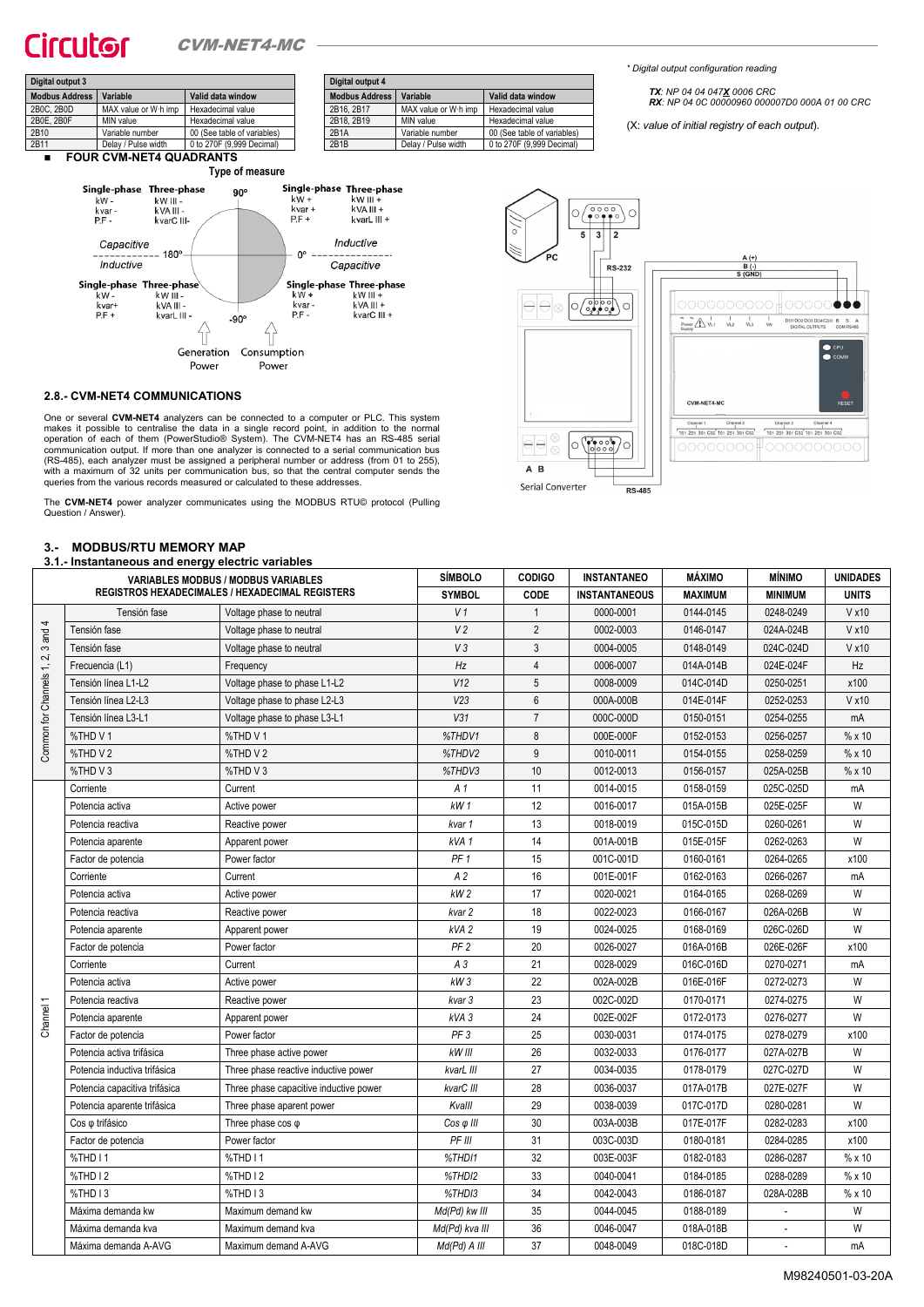## Circutor CVM-NET4-MC

|           | Máxima demanda A1             | Maximum demand A1                         | Md(Pd) A 1        | 38  | 004A-004B | 018E-018F                |                          | mA   |
|-----------|-------------------------------|-------------------------------------------|-------------------|-----|-----------|--------------------------|--------------------------|------|
|           | Máxima demanda A2             | Maximum demand A2                         | $Md(Pd)$ A 2      | 39  | 004C-004D | 0190-0191                | $\blacksquare$           | mA   |
|           | Máxima demanda A3             | Maximum demand A3                         | $Md(Pd)$ A 3      | 40  | 004E-004F | 0192-0193                | $\blacksquare$           | mA   |
|           | Energía activa                | Active energy                             | kWh III           | 41  | 0050-0051 |                          | $\overline{\phantom{a}}$ | W∙h  |
|           | Energía reactiva inductiva    | Reactive inductive energy                 | kvarhL III        | 42  | 0052-0053 |                          |                          | W·h  |
|           |                               |                                           |                   |     |           |                          |                          | W·h  |
|           | Energía reactiva capacitiva   | Capacitive inductive energy               | kvarhC III        | 43  | 0054-0055 |                          | $\overline{\phantom{a}}$ |      |
|           | Energía Aparente trifásica    | Three phase aparent energy                | kVAhlll           | 44  | 0056-0057 | $\overline{\phantom{a}}$ |                          | W·h  |
|           | Energía activa generada       | Three phase generated active energy       | $kWhIII$ (-)      | 45  | 0058-0059 |                          |                          | W·h  |
|           | Energía inductiva generada    | Three phase generated reactive inductive  | kvarLhIII (-)     | 46  | 005A-005B |                          |                          | W·h  |
|           | Energía capacitiva generada   | Three phase generated reactive capacitive | kvarChIII (-)     | 47  | 005C-005D | $\overline{\phantom{a}}$ | ÷.                       | W·h  |
|           | Energía aparente generada     | Three phase generated aparent energy      | kVAhIII (-)       | 48  | 005E-005F |                          |                          | W·h  |
|           | Corriente                     | Current                                   | A 1               | 49  | 0060-0061 | 0194-0195                | 028C-028D                | mA   |
|           |                               |                                           |                   |     |           |                          |                          |      |
|           | Potencia activa               | Active power                              | kW <sub>1</sub>   | 50  | 0062-0063 | 0196-0197                | 028E-028F                | W    |
|           | Potencia reactiva             | Reactive power                            | kvar 1            | 51  | 0064-0065 | 0198-0199                | 0290-0291                | W    |
|           | Potencia aparente             | Apparent power                            | kVA1              | 52  | 0066-0067 | 019A-019B                | 0292-00293               | W    |
|           | Factor de potencia            | Power factor                              | PF <sub>1</sub>   | 53  | 0068-0069 | 019C-019D                | 0294-0295                | x100 |
|           | Corriente                     | Current                                   | A <sub>2</sub>    | 54  | 006A-006B | 019E-019F                | 0296-0297                | mA   |
|           | Potencia activa               | Active power                              | kW <sub>2</sub>   | 55  | 006C-006D | 01A0-01A1                | 0298-0299                | W    |
|           | Potencia reactiva             | Reactive power                            | kvar 2            | 56  | 006E-006F | 01A2-01A3                | 029A-029B                | W    |
|           |                               |                                           |                   |     |           |                          |                          |      |
|           | Potencia aparente             | Apparent power                            | kVA <sub>2</sub>  | 57  | 0070-0071 | 01A4-01A5                | 029C-029D                | W    |
|           | Factor de potencia            | Power factor                              | PF <sub>2</sub>   | 58  | 0072-0073 | 01A6-01A7                | 029E-029F                | x100 |
|           | Corriente                     | Current                                   | $A_3$             | 59  | 0074-0075 | 01A8-01A9                | 02A0-02A1                | mA   |
|           | Potencia activa               | Active power                              | kW3               | 60  | 0076-0077 | 01AA-01AB                | 02A2-02A3                | W    |
|           | Potencia reactiva             | Reactive power                            | kvar 3            | 61  | 0078-0079 | 01AC-01AD                | 02A4-02A5                | W    |
|           | Potencia aparente             | Apparent power                            | kVA3              | 62  | 007A-007B | 01AE-01AF                | 02A6-02A7                | W    |
|           |                               | Power factor                              | PF <sub>3</sub>   | 63  | 007C-007D | 01B0-01B1                | 02A8-02A9                | x100 |
|           | Factor de potencia            |                                           |                   |     |           |                          |                          |      |
|           | Potencia activa trifásica     | Three phase active power                  | kW III            | 64  | 007E-007F | 01B2-01B3                | 02AA-02AB                | W    |
|           | Potencia inductiva trifásica  | Three phase reactive inductive power      | kvarL III         | 65  | 0080-0081 | 01B4-01B5                | 02AC-02AD                | W    |
|           | Potencia capacitiva trifásica | Three phase capacitive inductive power    | kvarC III         | 66  | 0082-0083 | 01B6-01B7                | 02AE-02AF                | W    |
| Channel 2 | Potencia aparente trifásica   | Three phase aparent power                 | Kvalll            | 67  | 0084-0085 | 01B8-01B9                | 02B0-02B1                | W    |
|           | Cos o trifásico               | Three phase $cos \varphi$                 | $Cos \varphi$ III | 68  | 0086-0087 | 01BA-01BB                | 02B2-02B3                | x100 |
|           | Factor de potencia            | Power factor                              | PF III            | 69  | 0088-0089 | 01BC-01BD                | 02B4-02B5                | x100 |
|           |                               |                                           |                   | 70  |           |                          |                          | %x10 |
|           | %THD I1                       | %THD I1                                   | %THD11            |     | 008A-008B | 01BE-01BF                | 02B6-02B7                |      |
|           | %THD I2                       | %THD I 2                                  | %THDI2            | 71  | 008C-008D | 01C0-01C1                | 02B8-02B9                | %x10 |
|           | %THD I3                       | %THD I3                                   | %THDI3            | 72  | 008E-008F | 01C2-01C3                | 02BA-02BB                | %x10 |
|           | Máxima demanda kw             | Maximum demand kw                         | Md(Pd) kw III     | 73  | 0090-0091 | 01C4-01C5                |                          | W    |
|           | Máxima demanda kva            | Maximum demand kva                        | Md(Pd) kva III    | 74  | 0092-0093 | 01C6-01C7                |                          | W    |
|           | Máxima demanda A-AVG          | Maximum demand A-AVG                      | Md(Pd) A III      | 75  | 0094-0095 | 01C8-01C9                |                          | mA   |
|           | Máxima demanda A1             | Maximum demand A1                         | $Md(Pd)$ A 1      | 76  | 0096-0097 | 01CA-01CB                | $\overline{\phantom{a}}$ | mA   |
|           |                               |                                           |                   |     | 0098-0099 |                          |                          |      |
|           | Máxima demanda A2             | Maximum demand A2                         | $Md(Pd)$ A 2      | 77  |           | 01CC-01CD                |                          | mA   |
|           | Máxima demanda A3             | Maximum demand A3                         | $Md(Pd)$ A 3      | 78  | 009A-009B | 01CE-01CF                |                          | Ma   |
|           | Energía activa                | Active energy                             | kWh III           | 79  | 009C-009D | $\overline{\phantom{a}}$ |                          | W∙h  |
|           | Energía reactiva inductiva    | Reactive inductive energy                 | kvarhL III        | 80  | 009E-009F |                          |                          | W·h  |
|           | Energía reactiva capacitiva   | Capacitive inductive energy               | kvarhC III        | 81  | 00A0-00A1 | $\overline{\phantom{a}}$ |                          | W·h  |
|           | Energía Aparente trifásica    | Three phase aparent energy                | kVAhlll           | 82  | 00A2-00A3 |                          |                          | W·h  |
|           | Energía activa generada       | Three phase generated active energy       | $kWhIII$ (-)      | 83  | 00A4-00A5 |                          |                          | W·h  |
|           |                               | Three phase generated reactive inductive  | kvarLhIII (-)     | 84  | 00A6-00A7 | $\overline{\phantom{a}}$ |                          | W·h  |
|           | Energía inductiva generada    | Three phase generated reactive capacitive |                   |     |           |                          |                          | W·h  |
|           | Energía capacitiva generada   |                                           | kvarChIII (-)     | 85  | 00A8-00A9 | $\overline{\phantom{a}}$ | $\blacksquare$           |      |
|           | Energía aparente generada     | Three phase generated aparent energy      | kVAhlII (-)       | 86  | 00AA-00AB |                          |                          | W∙h  |
|           | Corriente                     | Current                                   | A 1               | 87  | 00AC-00AD | 01D0-01D1                | 02BC-02BD                | mA   |
|           | Potencia activa               | Active power                              | kW 1              | 88  | 00AE-00AF | 01D2-01D3                | 02BE-02BF                | W    |
|           | Potencia reactiva             | Reactive power                            | kvar 1            | 89  | 00B0-00B1 | 01D4-01D5                | 02C0-02C1                | W    |
|           | Potencia aparente             | Apparent power                            | kVA <sub>1</sub>  | 90  | 00B2-00B3 | 01D6-01D7                | 02C2-02C3                | W    |
|           | Factor de potencia            | Power factor                              | PF <sub>1</sub>   | 91  | 00B4-00B5 | 01D8-01D9                | 02C4-02C5                | x100 |
|           |                               |                                           |                   |     |           |                          |                          |      |
|           | Corriente                     | Current                                   | A 2               | 92  | 00B6-00B7 | 01DA-01DB                | 02C6-02C7                | mA   |
|           | Potencia activa               | Active power                              | kW <sub>2</sub>   | 93  | 00B8-00B9 | 01DC-01DD                | 02C8-02C9                | W    |
| Channel 3 | Potencia reactiva             | Reactive power                            | kvar 2            | 94  | 00BA-00BB | 01DE-01DF                | 02CA-02CB                | W    |
|           | Potencia aparente             | Apparent power                            | kVA <sub>2</sub>  | 95  | 00BC-00BD | 01E0-01E1                | 02CC-02CD                | W    |
|           | Factor de potencia            | Power factor                              | PF <sub>2</sub>   | 96  | 00BE-00BF | 01E2-01E3                | 02CE-02CF                | x100 |
|           | Corriente                     | Current                                   | A3                | 97  | 00C0-00C1 | 01E4-01E5                | 02D0-02D1                | mA   |
|           | Potencia activa               |                                           | kW3               | 98  | 00C2-00C3 | 01E6-01E7                | 02D2-02D3                | W    |
|           |                               | Active power                              |                   |     |           |                          |                          |      |
|           | Potencia reactiva             | Reactive power                            | kvar 3            | 99  | 00C4-00C5 | 01E8-01E9                | 02D4-02D5                | W    |
|           | Potencia aparente             | Apparent power                            | kVA3              | 100 | 00C6-00C7 | 01EA-01EB                | 02D6-02D7                | W    |
|           | Factor de potencia            | Power factor                              | PF <sub>3</sub>   | 101 | 00C8-00C9 | 01EC-01ED                | 02D8-02D9                | x100 |
|           | Potencia activa trifásica     | Three phase active power                  | kW III            | 102 | 00CA-00CB | 01EE-01EF                | 02DA-02DB                | W    |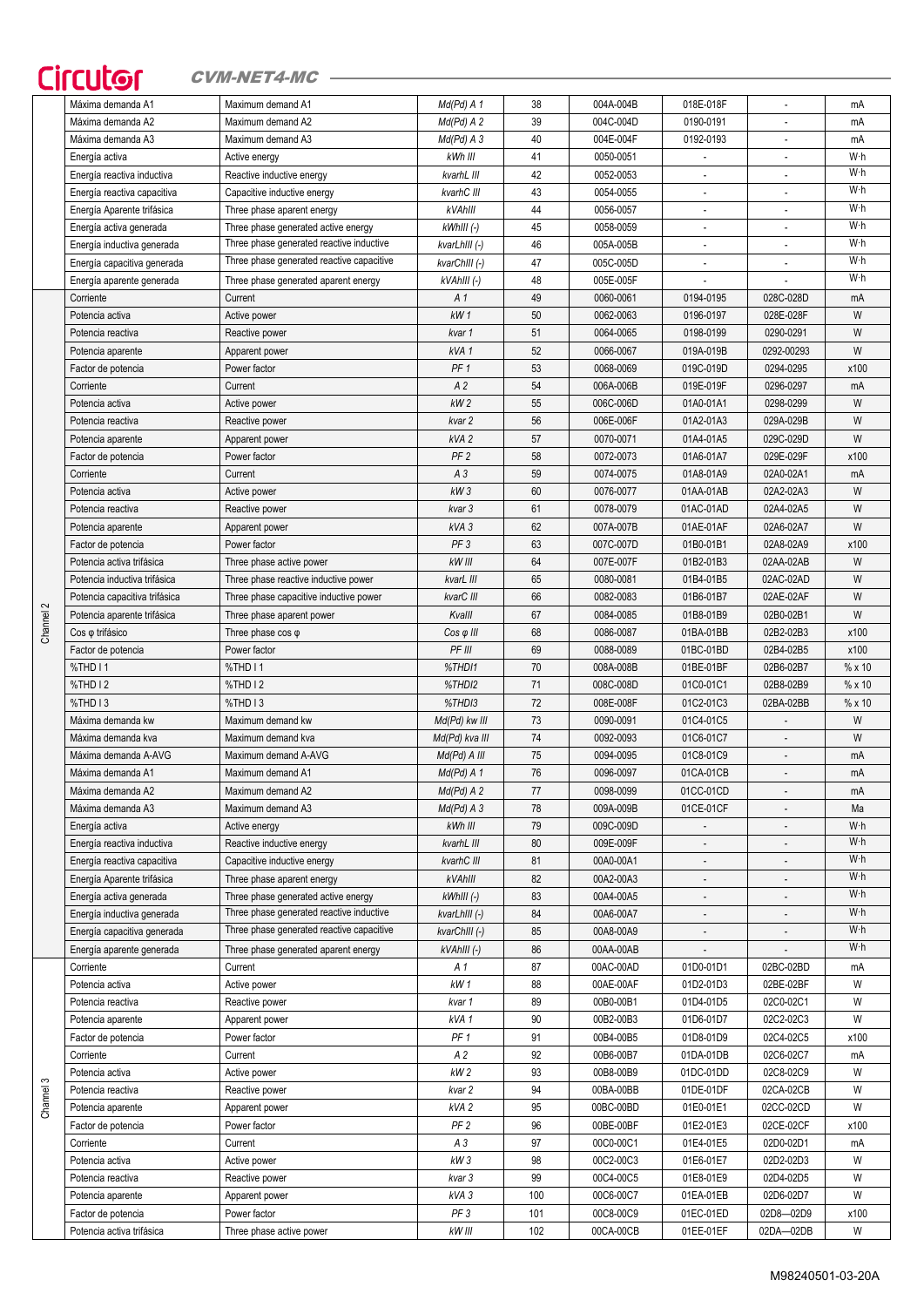# Circutor CVM-NET4-MC

| Potencia inductiva trifásica            | Three phase reactive inductive power                                            | kvarL III                       | 103        | 00CC-00CD | 01F0-01F1                | 02DC-02DD                | W          |
|-----------------------------------------|---------------------------------------------------------------------------------|---------------------------------|------------|-----------|--------------------------|--------------------------|------------|
| Potencia capacitiva trifásica           | Three phase capacitive inductive power                                          | kvarC III                       | 104        | 00CE-00CF | 01F2-01F3                | 02DE-02DF                | W          |
| Potencia aparente trifásica             | Three phase aparent power                                                       | Kvalll                          | 105        | 00D0-00D1 | 01F4-01F5                | 02E0-02E1                | W          |
| Cos o trifásico                         | Three phase $cos \varphi$                                                       | $Cos \varphi$ III               | 106        | 00D2-00D3 | 01F6-01F7                | 02E2-02E3                | x100       |
| Factor de potencia                      | Power factor                                                                    | PF III                          | 107        | 00D4-00D5 | 01F8-01F9                | 02E4-02E5                | x100       |
| %THD I1                                 | %THD I1                                                                         | %THDI1                          | 108        | 00D6-00D7 | 01FA-01FB                | 02E6-02E7                | %x10       |
| %THD I2                                 | %THD I2                                                                         | %THDI2                          | 109        | 00D8-00D9 | 01FC-01FD                | 02E8-02E9                | %x10       |
| %THD <sub>13</sub>                      | %THD <sub>13</sub>                                                              | %THDI3                          | 110        | 00DA-00DB | 01FE-01FF                | 02EA-02EB                | %x10       |
| Máxima demanda kw                       | Maximum demand kw                                                               | Md(Pd) kw III                   | 111        | 00DC-00DD | 0200-0201                |                          | W          |
| Máxima demanda kva                      | Maximum demand kva                                                              | Md(Pd) kva III                  | 112        | 00DE-00DF | 0202-0203                | ÷,                       | W          |
| Máxima demanda A-AVG                    | Maximum demand A-AVG                                                            | Md(Pd) A III                    | 113        | 00E0-00E1 | 0204-0205                | $\overline{\phantom{a}}$ | mA         |
| Máxima demanda A1                       | Maximum demand A1                                                               | $Md(Pd)$ A 1                    | 114        | 00E2-00E3 | 0206-0207                | $\overline{\phantom{a}}$ | mA         |
| Máxima demanda A2                       | Maximum demand A2                                                               | $Md(Pd)$ A 2                    | 115        | 00E4-00E5 | 0208-0209                | $\overline{a}$           | mA         |
| Máxima demanda A3                       | Maximum demand A3                                                               | Md(Pd) A 3                      | 116        | 00E6-00E7 | 020A-020B                | ÷,                       | mA         |
| Energía activa                          | Active energy                                                                   | kWh III                         | 117        | 00E8-00E9 | ÷,                       | $\overline{a}$           | W·h        |
| Energía reactiva inductiva              | Reactive inductive energy                                                       | kvarhL III                      | 118        | 00EA-00EB | $\blacksquare$           |                          | W·h        |
| Energía reactiva capacitiva             | Capacitive inductive energy                                                     | kvarhC III                      | 119        | 00EC-00ED |                          |                          | W·h        |
| Energía Aparente trifásica              | Three phase aparent energy                                                      | kVAhlll                         | 120        | 00EE-00EF |                          |                          | W·h        |
| Energía activa generada                 | Three phase generated active energy                                             | kWhIII (-)                      | 121        | 00F0-00F1 | $\sim$                   | ÷,                       | W·h        |
| Energía inductiva generada              | Three phase generated reactive inductive                                        | kvarLhIII (-)                   | 122        | 00F2-00F3 | $\overline{\phantom{a}}$ | $\overline{\phantom{a}}$ | W·h        |
| Energía capacitiva generada             | Three phase generated reactive capacitive                                       | kvarChIII (-)                   | 123        | 00F4-00F5 | $\overline{a}$           | ÷,                       | W·h        |
| Energía aparente generada               | Three phase generated aparent energy                                            | kVAhIII (-)                     | 124        | 00F6-00F7 | $\overline{a}$           |                          | W·h        |
| Corriente                               | Current                                                                         | A 1                             | 125        | 00F8-00F9 | 020C-020D                | 02EC-02ED                | mA         |
| Potencia activa                         | Active power                                                                    | kW1                             | 126        | 00FA-00FB | 020E-020F                | 02EE-02EF                | W          |
| Potencia reactiva                       | Reactive power                                                                  | kvar 1                          | 127        | 00FC-00FD | 0210-0211                | 02F0-02F1                | W          |
| Potencia aparente                       | Apparent power                                                                  | kVA <sub>1</sub>                | 128        | 00FE-00FF | 0212-0213                | 02F2-02F3                | W          |
| Factor de potencia                      | Power factor                                                                    | PF <sub>1</sub>                 | 129        | 0100-0101 | 0214-0215                | 02F4-02F5                | x100       |
| Corriente                               | Current                                                                         | A <sub>2</sub>                  | 130        | 0102-0103 | 0216-0217                | 02F6-02F7                | mA         |
| Potencia activa                         | Active power                                                                    | kW <sub>2</sub>                 | 131        | 0104-0105 | 0218-0219                | 02F8-02F9                | W          |
| Potencia reactiva                       | Reactive power                                                                  | kvar 2                          | 132        | 0106-0107 | 021A-021B                | 02FA-02FB                | W          |
| Potencia aparente                       | Apparent power                                                                  | kVA 2                           | 133        | 0108-0109 | 021C-021D                | 02FC-02FD                | W          |
| Factor de potencia                      | Power factor                                                                    | PF <sub>2</sub>                 | 134        | 010A-010B | 021E021F                 | 02FE-02FF                | x100       |
| Corriente                               | Current                                                                         | A3                              | 135        | 010C-010D | 0220-0221                | 0300-0301                | mA         |
| Potencia activa                         | Active power                                                                    | kW3                             | 136        | 010E-010F | 0222-0223                | 0302-0303                | W          |
| Potencia reactiva                       | Reactive power                                                                  | kvar 3                          | 137        | 0110-0111 | 0224-0225                | 0304-0305                | W          |
| Potencia aparente                       | Apparent power                                                                  | kVA 3                           | 138        | 0112-0113 | 0226-0227                | 0306-0307                | W          |
| Factor de potencia                      | Power factor                                                                    | PF <sub>3</sub>                 | 139        | 0114-0115 | 0228-0229                | 0308-0309                | x100       |
| Potencia activa trifásica               | Three phase active power                                                        | kW III                          | 140        | 0116-0117 | 022A-022B                | 030A-030B                | W          |
| Potencia inductiva trifásica            | Three phase reactive inductive power                                            | kvarL III                       | 141        | 0118-0119 | 022C-022D                | 030C-030D                | W          |
| Potencia capacitiva trifásica           | Three phase capacitive inductive power                                          | kvarC III                       | 142        | 011A-011B | 022E-022F                | 030E-030F                | W          |
| Potencia aparente trifásica             | Three phase aparent power                                                       | Kvalll                          | 143        | 011C-011D | 0230-0231                | 0310-0311                | W          |
| Cos o trifásico                         | Three phase $cos \varphi$                                                       | $Cos \varphi$ III               | 144        | 011E-011F | 0232-0233                | 0312-0313                | x100       |
| Factor de potencia                      | Power factor                                                                    | PF III                          | 145        | 0120-0121 | 0234-0235                | 0314-0315                | x100       |
| %THD I1                                 | %THD I1                                                                         | %THD11                          | 146        | 0122-0123 | 0236-0237                | 0316-0317                | %x10       |
| %THD I2                                 | %THD I2                                                                         | %THDI2                          | 147        | 0124-0125 | 0238-0239                | 0318-0319                | %x10       |
| %THD I3                                 | %THD I3                                                                         | %THDI3                          | 148        | 0126-0127 | 023A-023B                | 031A-031B                | %x10       |
|                                         |                                                                                 |                                 |            | 0128-0129 | 023C-023D                |                          | W          |
| Máxima demanda kw<br>Máxima demanda kva | Maximum demand kw<br>Maximum demand kva                                         | Md(Pd) kw III<br>Md(Pd) kva III | 149<br>150 | 012A-012B | 023E-023F                |                          | W          |
| Máxima demanda A-AVG                    | Maximum demand A-AVG                                                            | Md(Pd) A III                    | 151        | 012C-012D | 0240-0241                |                          |            |
| Máxima demanda A1                       | Maximum demand A1                                                               | $Md(Pd)$ A 1                    | 152        | 012E-012F | 0242-0243                | $\overline{\phantom{a}}$ | mA<br>mA   |
|                                         | Maximum demand A2                                                               |                                 |            |           |                          |                          |            |
| Máxima demanda A2                       |                                                                                 | $Md(Pd)$ A 2                    | 153        | 0130-0131 | 0244-0245                |                          | mA         |
| Máxima demanda A3                       | Maximum demand A3                                                               | $Md(Pd)$ A 3                    | 154<br>155 | 0132-0133 | 0246-0247                |                          | Ma         |
| Energía activa                          | Active energy                                                                   | kWh III                         |            | 0134-0135 |                          |                          | W·h<br>W·h |
| Energía reactiva inductiva              | Reactive inductive energy                                                       | kvarhL III                      | 156        | 0136-0137 |                          |                          | W·h        |
| Energía reactiva capacitiva             | Capacitive inductive energy                                                     | kvarhC III                      | 157        | 0138-0139 |                          |                          | W·h        |
| Energía Aparente trifásica              | Three phase aparent energy                                                      | kVAhlll                         | 158        | 013A-013B | $\overline{\phantom{a}}$ |                          | W·h        |
| Energía activa generada                 | Three phase generated active energy<br>Three phase generated reactive inductive | $kWhIII$ (-)                    | 159        | 013C-013D | $\overline{\phantom{a}}$ | $\overline{a}$           | Wh         |
| Energía inductiva generada              |                                                                                 | kvarLhIII (-)                   | 160        | 013E-013F | $\overline{\phantom{a}}$ | $\centerdot$             | W·h        |
| Energía capacitiva generada             | Three phase generated reactive capacitive                                       | kvarChIII (-)                   | 161        | 0140-0141 | $\overline{\phantom{a}}$ |                          |            |
| Energía aparente generada               | Three phase generated aparent energy                                            | kVAhlII (-)                     | 162        | 0142-0143 | $\blacksquare$           |                          | W·h        |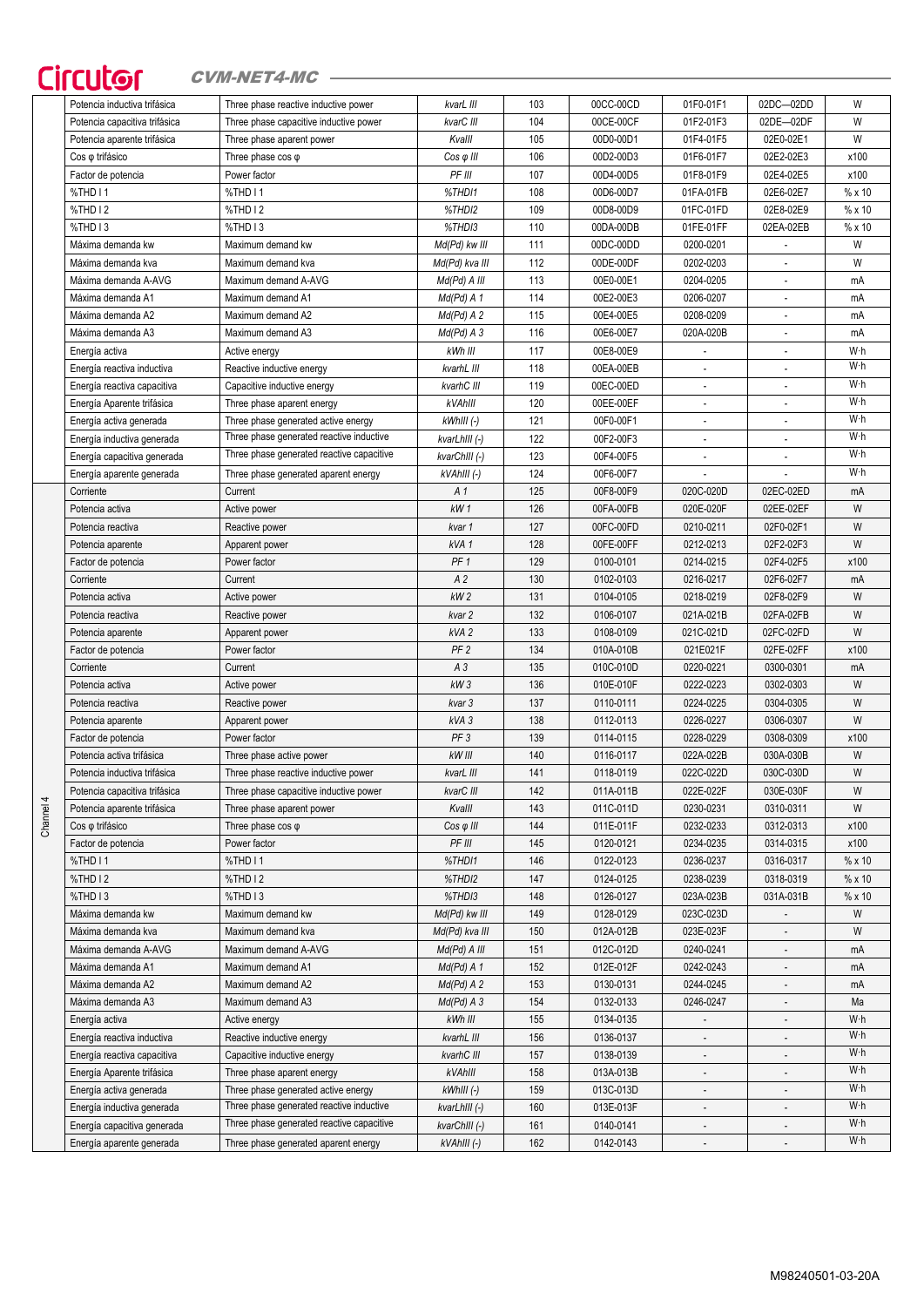## **3.2.- Voltage and current harmonics**

|                                 |                          | <b>VARIABLES MODBUS / MODBUS VARIABLES</b>             | <b>SÍMBOLO</b> | <b>CODIGO</b>            | <b>TENSIÓN L1/</b><br><b>CORRIENTE 1S1</b> | <b>TENSIÓN L2/</b><br><b>CORRIENTE 2S1</b> | <b>TENSIÓN L3/</b><br><b>CORRIENTE 3S1</b>                                                                                                                                                                                                     | <b>UNIDADES</b> |
|---------------------------------|--------------------------|--------------------------------------------------------|----------------|--------------------------|--------------------------------------------|--------------------------------------------|------------------------------------------------------------------------------------------------------------------------------------------------------------------------------------------------------------------------------------------------|-----------------|
|                                 |                          | <b>REGISTROS HEXADECIMALES / HEXADECIMAL REGISTERS</b> | <b>SYMBOL</b>  | <b>CODE</b>              | <b>VOLTAGE L1/</b><br><b>CURRENT 1S1</b>   | <b>VOLTAGE L2/</b><br><b>CURRENT 2S1</b>   | <b>VOLTAGE L3 /</b><br><b>CURRENT 3S1</b>                                                                                                                                                                                                      | <b>UNITS</b>    |
|                                 | Fundamental              | Foundamental                                           | %THDV          | $\overline{\phantom{a}}$ | 0A28-0A29                                  | 0A38-0A39                                  | 0A48-0A49                                                                                                                                                                                                                                      | %x10            |
|                                 | Armónico 2 en tensión    | Harmonic 2 in voltage                                  | %THDV          | ÷,                       | 0A2A                                       | 0A3A                                       | 0A4A                                                                                                                                                                                                                                           | %x10            |
|                                 | Armónico 3 en tensión    | Harmonic 3 in voltage                                  | %THDV          |                          | 0A2B                                       | 0A3B                                       | 0A4B                                                                                                                                                                                                                                           | %x10            |
| 4                               | Armónico 4 en tensión    | Harmonic 4 in voltage                                  | %THDV          |                          | 0A <sub>2</sub> C                          | 0A3C                                       | 0A4C                                                                                                                                                                                                                                           | % x10           |
|                                 | Amrónico 5 en tensión    | Harmonic 5 in voltage                                  | %THDV          |                          | 0A2D                                       | 0A3D                                       | 0A4D                                                                                                                                                                                                                                           | %x10            |
|                                 | Armónico 6 en tensión    | Harmonic 6 in voltage                                  | %THDV          |                          | 0A2E                                       | 0A3E                                       | 0A4E                                                                                                                                                                                                                                           | %x10            |
|                                 | Armónico 7 en tensión    | Harmonic 7 in voltage                                  | %THDV          |                          | 0A2F                                       | 0A3F                                       | 0A4F                                                                                                                                                                                                                                           | %x10            |
|                                 | Amrónico 8 en tensión    | Harmonic 8 in voltage                                  | %THDV          |                          | 0A30                                       | 0A40                                       | 0A50                                                                                                                                                                                                                                           | %x10            |
|                                 | Amrónico 9 en tensión    | Harmonic 9 in voltage                                  | %THDV          |                          | 0A31                                       | 0A41                                       | 0A51                                                                                                                                                                                                                                           | %x10            |
|                                 | Amrónico 10 en tensión   | Harmonic 10 in voltage                                 | %THDV          | ÷,                       | 0A32                                       | 0A42                                       | 0A52                                                                                                                                                                                                                                           | %x10            |
| Common for Channels 1, 2, 3 and | Amrónico 11 en tensión   | Harmonic 11 in voltage                                 | %THDV          | $\overline{a}$           | 0A33                                       | 0A43                                       | 0A53                                                                                                                                                                                                                                           | %x10            |
|                                 | Armónico 12 en tensión   | Harmonic 12 in voltage                                 | %THDV          | $\overline{a}$           | 0A34                                       | 0A44                                       | 0A54                                                                                                                                                                                                                                           | %x10            |
|                                 | Armónico 13 en tensión   | Harmonic 13 in voltage                                 | %THDV          |                          | 0A35                                       | 0A45                                       | 0A55                                                                                                                                                                                                                                           | $% \times 10$   |
|                                 | Amrónico 14 en tensión   | Harmonic 14 in voltage                                 | %THDV          |                          | 0A36                                       | 0A46                                       | 0A56                                                                                                                                                                                                                                           | %x10            |
|                                 | Amrónico 15 en tensión   | Harmonic 15 in voltage                                 | %THDV          |                          | 0A37                                       | 0A47                                       | 0A57                                                                                                                                                                                                                                           | %x10            |
|                                 | Fundamental              | Foundamental                                           | %THDA          |                          | 0A58-0A59                                  | 0A68-0A69                                  | 0A78-0A79                                                                                                                                                                                                                                      | mA x10          |
|                                 | Armónico 2 en corriente  | Harmonic 2 in current                                  | %THDA          |                          | 0A5A                                       | 0A6A                                       | 0A7A                                                                                                                                                                                                                                           | %x10            |
|                                 | Armónico 3 en corriente  | Harmonic 3 in current                                  | %THDA          |                          | 0A5B                                       | 0A6B                                       | 0A7B                                                                                                                                                                                                                                           | %x10            |
|                                 | Armónico 4 en corriente  | Harmonic 4 in current                                  | %THDA          | ä,                       | 0A5C                                       | 0A6C                                       | 0A7C                                                                                                                                                                                                                                           | %x10            |
|                                 | Amrónico 5 en corriente  | Harmonic 5 in current                                  | %THDA          | ÷,                       | 0A5D                                       | 0A6D                                       | 0A7D                                                                                                                                                                                                                                           | %x10            |
|                                 | Armónico 6 en corriente  | Harmonic 6 in current                                  | %THDA          | L,                       | 0A5E                                       | 0A6E                                       | 0A7E                                                                                                                                                                                                                                           | %x10            |
|                                 | Armónico 7 en corriente  | Harmonic 7 in current                                  | %THDA          |                          | 0A5F                                       | 0A6F                                       | 0A7F                                                                                                                                                                                                                                           | %x10            |
| Channel 1                       | Amrónico 8 en corriente  | Harmonic 8 in current                                  | %THDA          |                          | 0A60                                       | 0A70                                       | 0A80                                                                                                                                                                                                                                           | %x10            |
|                                 | Amrónico 9 en corriente  | Harmonic 9 in current                                  | %THDA          |                          | 0A61                                       | 0A71                                       | 0A81                                                                                                                                                                                                                                           | %x10            |
|                                 | Amrónico 10 en corriente | Harmonic 10 in current                                 | %THDA          |                          | 0A62                                       | 0A72                                       | 0A82                                                                                                                                                                                                                                           | %x10            |
|                                 | Amrónico 11 en corriente | Harmonic 11 in current                                 | %THDA          |                          | 0A63                                       | 0A73                                       | 0A83                                                                                                                                                                                                                                           | %x10            |
|                                 | Armónico 12 en corriente | Harmonic 12 in current                                 | %THDA          |                          | 0A64                                       | 0A74                                       | 0A84                                                                                                                                                                                                                                           | %x10            |
|                                 | Armónico 13 en corriente | Harmonic 13 in current                                 | %THDA          | ä,                       | 0A65                                       | 0A75                                       | 0A85                                                                                                                                                                                                                                           | %x10            |
|                                 | Amrónico 14 en corriente | Harmonic 14 in current                                 | %THDA          | ÷,                       | 0A66                                       | 0A76                                       | 0A86                                                                                                                                                                                                                                           | %x10            |
|                                 | Amrónico 15 en corriente | Harmonic 15 in current                                 | %THDA          | ٠                        | 0A67                                       | 0A77                                       | 0A87                                                                                                                                                                                                                                           | %x10            |
|                                 | Fundamental              | Foundamental                                           | %THDA          |                          | 0A88-0A89                                  | 0A98-0A99                                  | 0AA8-0AA9<br>0AAA<br>0AAB<br>0AAC<br>0AAD<br>0AAE<br>0AAF<br>0AB0<br>0AB1<br>0AB2<br>0AB3<br>0AB4<br>0AB5<br>0AB6<br>0AB7<br>0AD8-0AD9<br>0ADA<br>0ADB<br>0ADC<br>0ADD<br>0ADE<br>0ADF<br>0AE0<br>0AE1<br>0AE2<br>0AE3<br>0AE4<br>0AE5<br>0AE6 | $mA \times 10$  |
|                                 | Armónico 2 en corriente  | Harmonic 2 in current                                  | %THDA          |                          | 0A8A                                       | 0A9A                                       |                                                                                                                                                                                                                                                | %x10            |
|                                 | Armónico 3 en corriente  | Harmonic 3 in current                                  | %THDA          |                          | 0A8B                                       | 0A9B                                       |                                                                                                                                                                                                                                                | %x10            |
|                                 | Armónico 4 en corriente  | Harmonic 4 in current                                  | %THDA          |                          | 0A8C                                       | 0A9C                                       |                                                                                                                                                                                                                                                | %x10            |
|                                 | Amrónico 5 en corriente  | Harmonic 5 in current                                  | %THDA          |                          | 0A8D                                       | 0A9D                                       |                                                                                                                                                                                                                                                | %x10            |
|                                 | Armónico 6 en corriente  | Harmonic 6 in current                                  | %THDA          |                          | 0A8E                                       | 0A9E                                       |                                                                                                                                                                                                                                                | %x10            |
| $\sim$                          | Armónico 7 en corriente  | Harmonic 7 in current                                  | %THDA          |                          | 0A8F                                       | 0A9F                                       |                                                                                                                                                                                                                                                | %x10            |
| Channel <sup>2</sup>            | Amrónico 8 en corriente  | Harmonic 8 in current                                  | %THDA          |                          | 0A90                                       | 0AA0                                       |                                                                                                                                                                                                                                                | %x10            |
|                                 | Amrónico 9 en corriente  | Harmonic 9 in current                                  | %THDA          | $\overline{\phantom{m}}$ | 0A91                                       | 0AA1                                       |                                                                                                                                                                                                                                                | %x10            |
|                                 | Amrónico 10 en corriente | Harmonic 10 in current                                 | %THDA          | ÷,                       | 0A92                                       | 0AA2                                       |                                                                                                                                                                                                                                                | %x10            |
|                                 | Amrónico 11 en corriente | Harmonic 11 in current                                 | %THDA          |                          | 0A93                                       | 0AA3                                       |                                                                                                                                                                                                                                                | %x10            |
|                                 | Armónico 12 en corriente | Harmonic 12 in current                                 | %THDA          |                          | 0A94                                       | 0AA4                                       |                                                                                                                                                                                                                                                | %x10            |
|                                 | Armónico 13 en corriente | Harmonic 13 in current                                 | %THDA          |                          | 0A95                                       | 0AA5                                       |                                                                                                                                                                                                                                                | %x10            |
|                                 | Amrónico 14 en corriente | Harmonic 14 in current                                 | %THDA          |                          | 0A96                                       | 0AA6                                       |                                                                                                                                                                                                                                                | %x10            |
|                                 | Amrónico 15 en corriente | Harmonic 15 in current                                 | %THDA          |                          | 0A97                                       | 0AA7                                       |                                                                                                                                                                                                                                                | %x10            |
|                                 | Fundamental              | Foundamental                                           | %THDA          |                          | 0AB8-0AB9                                  | 0AC8-0AC9                                  |                                                                                                                                                                                                                                                | mA x10          |
|                                 | Armónico 2 en corriente  | Harmonic 2 in current                                  | %THDA          | $\overline{a}$           | 0ABA                                       | 0ACA                                       |                                                                                                                                                                                                                                                | %x10            |
|                                 | Armónico 3 en corriente  | Harmonic 3 in current                                  | %THDA          | $\overline{a}$           | 0ABB                                       | 0ACB                                       |                                                                                                                                                                                                                                                | %x10            |
|                                 | Armónico 4 en corriente  | Harmonic 4 in current                                  | %THDA          | $\overline{\phantom{a}}$ | 0ABC                                       | 0ACC                                       |                                                                                                                                                                                                                                                | %x10            |
|                                 | Amrónico 5 en corriente  | Harmonic 5 in current                                  | %THDA          | $\overline{\phantom{a}}$ | 0ABD                                       | 0ACD                                       |                                                                                                                                                                                                                                                | %x10            |
| S                               | Armónico 6 en corriente  | Harmonic 6 in current                                  | %THDA          | $\overline{\phantom{m}}$ | 0ABE                                       | 0ACE                                       |                                                                                                                                                                                                                                                | % x 10          |
| Channel                         | Armónico 7 en corriente  | Harmonic 7 in current                                  | %THDA          |                          | 0ABF                                       | 0ACF                                       |                                                                                                                                                                                                                                                | %x10            |
|                                 | Amrónico 8 en corriente  | Harmonic 8 in current                                  | %THDA          |                          | 0AC0                                       | 0AD0                                       |                                                                                                                                                                                                                                                | %x10            |
|                                 | Amrónico 9 en corriente  | Harmonic 9 in current                                  | %THDA          |                          | 0AC1                                       | 0AD1                                       |                                                                                                                                                                                                                                                | %x10            |
|                                 | Amrónico 10 en corriente | Harmonic 10 in current                                 | %THDA          |                          | 0AC2                                       | 0AD <sub>2</sub>                           |                                                                                                                                                                                                                                                | %x10            |
|                                 | Amrónico 11 en corriente | Harmonic 11 in current                                 | %THDA          | ä,                       | 0AC3                                       | 0AD3                                       |                                                                                                                                                                                                                                                | %x10            |
|                                 | Armónico 12 en corriente | Harmonic 12 in current                                 | %THDA          | $\overline{\phantom{a}}$ | 0AC4                                       | 0AD4                                       |                                                                                                                                                                                                                                                | %x10            |
|                                 | Armónico 13 en corriente | Harmonic 13 in current                                 | %THDA          | $\overline{\phantom{a}}$ | 0AC5                                       | 0AD5                                       |                                                                                                                                                                                                                                                | % x 10          |
|                                 | Amrónico 14 en corriente | Harmonic 14 in current                                 | %THDA          | $\overline{\phantom{a}}$ | 0AC6                                       | 0AD6                                       |                                                                                                                                                                                                                                                | %x10            |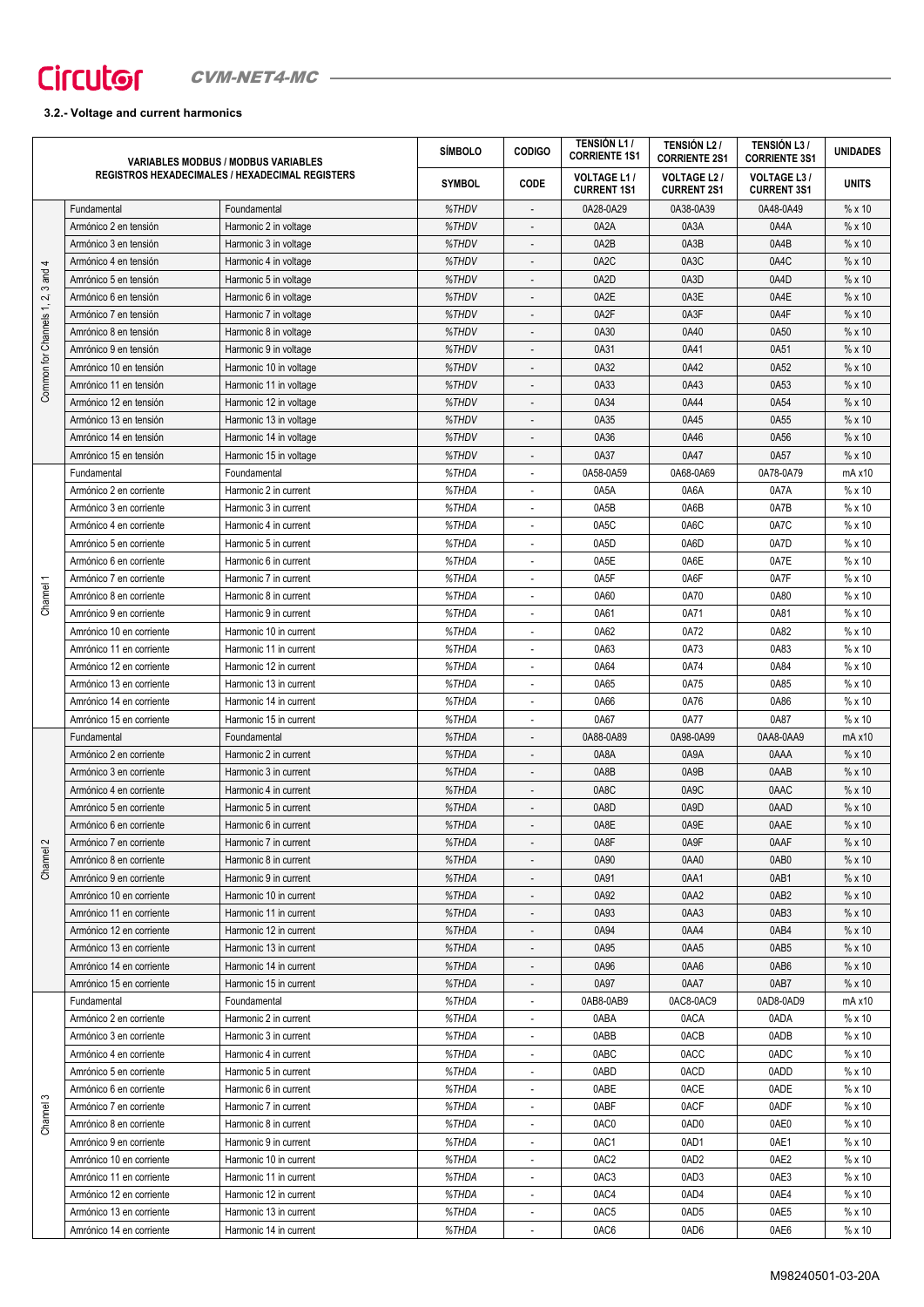## Circutor CVM-NET4-MC -

|         | Amrónico 15 en corriente | Harmonic 15 in current | %THDA |                          | 0AC7      | 0AD7      | 0AE7              | $% \times 10$  |  |
|---------|--------------------------|------------------------|-------|--------------------------|-----------|-----------|-------------------|----------------|--|
|         | Fundamental              | Foundamental           | %THDA | $\overline{\phantom{a}}$ | 0AE8-0AE9 | 0AF8-0AF9 | 0B08-0B09         | $mA \times 10$ |  |
|         | Armónico 2 en corriente  | Harmonic 2 in current  | %THDA | ۰                        | 0AEA      | 0AFA      | 0B <sub>0</sub> A | $% \times 10$  |  |
|         | Armónico 3 en corriente  | Harmonic 3 in current  | %THDA |                          | 0AEB      | 0AFB      | 0B0B              | %x10           |  |
|         | Armónico 4 en corriente  | Harmonic 4 in current  | %THDA |                          | 0AEC      | 0AFC      | 0B <sub>0</sub> C | %x10           |  |
|         | Amrónico 5 en corriente  | Harmonic 5 in current  | %THDA |                          | 0AED      | 0AFD      | 0B <sub>0</sub> D | %x10           |  |
|         | Armónico 6 en corriente  | Harmonic 6 in current  | %THDA |                          | 0AEE      | 0AFE      | 0B0E              | $% \times 10$  |  |
| 4       | Armónico 7 en corriente  | Harmonic 7 in current  | %THDA | ۰                        | 0AEF      | 0AFF      | 0B0F              | %x10           |  |
| Channel | Amrónico 8 en corriente  | Harmonic 8 in current  | %THDA | $\overline{\phantom{a}}$ | 0AF0      | 0B00      | 0B10              | %x10           |  |
|         | Amrónico 9 en corriente  | Harmonic 9 in current  | %THDA |                          | 0AF1      | 0B01      | 0B11              | %x10           |  |
|         | Amrónico 10 en corriente | Harmonic 10 in current | %THDA |                          | 0AF2      | 0B02      | 0B12              | %x10           |  |
|         | Amrónico 11 en corriente | Harmonic 11 in current | %THDA |                          | 0AF3      | 0B03      | 0B13              | %x10           |  |
|         | Armónico 12 en corriente | Harmonic 12 in current | %THDA |                          | 0AF4      | 0B04      | 0B14              | $% \times 10$  |  |
|         | Armónico 13 en corriente | Harmonic 13 in current | %THDA |                          | 0AF5      | 0B05      | 0B15              | %x10           |  |
|         | Amrónico 14 en corriente | Harmonic 14 in current | %THDA | ۰                        | 0AF6      | 0B06      | 0B16              | %x10           |  |
|         | Amrónico 15 en corriente | Harmonic 15 in current | %THDA | $\overline{\phantom{a}}$ | 0AF7      | 0B07      | 0B17              | $% \times 10$  |  |

## **4.- TECHNICAL FEATURES**

| Power circuit:                                       |                                         | Metering circuit:                                                                         |                      |  |  |
|------------------------------------------------------|-----------------------------------------|-------------------------------------------------------------------------------------------|----------------------|--|--|
| - Single-phase:                                      | 85265V AC / 95300V DC                   | - Nominal voltage: phase-neutral / between phases                                         | 300 VAC / 520 VAC    |  |  |
| - Frequency:                                         | 50 - 60 Hz (AC mode.)                   | - Frequency:                                                                              | $45 - 65$ Hz         |  |  |
| - Maximum consumption:                               | 6.0 V.A                                 | - Nominal current:                                                                        | $I_n$ / 0.250 A      |  |  |
| - Working temperature:                               | $-10$ + 50 °C                           | Permanent overload:                                                                       | 1.3 h                |  |  |
| - Humidity (non-condensing):                         | 595%                                    | - Voltage consumption of the circuit:<br>0.7 V A                                          |                      |  |  |
|                                                      |                                         | - Current consumption of the circuit:                                                     | 0.18 VA x 4 channels |  |  |
| <b>Mechanical features:</b>                          |                                         | Features of the output transistors                                                        |                      |  |  |
| - Case material:                                     | V0 self-extinguishing plastic           | - Type: Opto-isolated transistor (commutator open).                                       | <b>NPN</b>           |  |  |
| - Fitted unit protection (front panel):              | IP 51                                   | - Maximum operation voltage:                                                              | 24 VDC               |  |  |
| - Non-fitted unit protection (sides and rear cover): | IP 31                                   | - Maximum operation current:                                                              | 50 mA                |  |  |
| - Dimensions (mm):                                   | 105 x 70 x 90 mm (6 modules)            | - Maximum frequency:                                                                      | $5$ pulse / s        |  |  |
| - Weight:                                            | $0.250$ kg                              | - Impulse duration:                                                                       | $100$ ms             |  |  |
| <b>Accuracy Class:</b>                               |                                         | Safety:                                                                                   |                      |  |  |
| - Voltage:                                           | 0.5%                                    | Category III - 300 VAC / 530 VAC EN-61010 Double-insulated electric shock protection      |                      |  |  |
| - Current:                                           | 0.5%                                    | class II. The unit must be connected to a power circuit protected with gl-type fuses, in  |                      |  |  |
| - Power / Energy:                                    | 1%                                      | compliance with IEC 369, or M-type, with values from 0.5 to 1A. It must be fitted with a  |                      |  |  |
|                                                      |                                         | circuit breaker switch or equivalent device, in order to be able to disconnect the device |                      |  |  |
| Measurement sensors: Current / Voltage               | External transformers / forward voltage | from the power supply. The power supply cable must have a cross-section of at least 1     |                      |  |  |
|                                                      |                                         | $mm3$ .                                                                                   |                      |  |  |
| Power factor:                                        | $0.5$ to 1                              | Standards:                                                                                |                      |  |  |
| Full-scale measurement margin: ITF / Shunt           | $1.2$ 105 %                             | IEC 664, VDE 0110, UL 94, IEC 801, IEC 348, IEC 571-1, EN 61000-6-3,                      |                      |  |  |
| Maximum operating height:                            | 2.000 metres                            | EN 61000-6-1, EN 61010-1, EN 61000-4-11, EN 61000-4-3, EN 61000-4-3,                      |                      |  |  |
|                                                      |                                         | EN 61000-4-4, EN 61000-4-5, EN 55011, EC                                                  |                      |  |  |

## **5.- TECHNICAL SERVICE**

If you have any questions about the operation of the unit or any failures, contact our service staff at CIRCUTOR SA<br>CIRCUTOR SA - After-Sales Service<br>Vial Sant Jordi, Sn<br>Vial Sant Jordi, Sn<br>D8232 -Viladecavalls (Barcelona